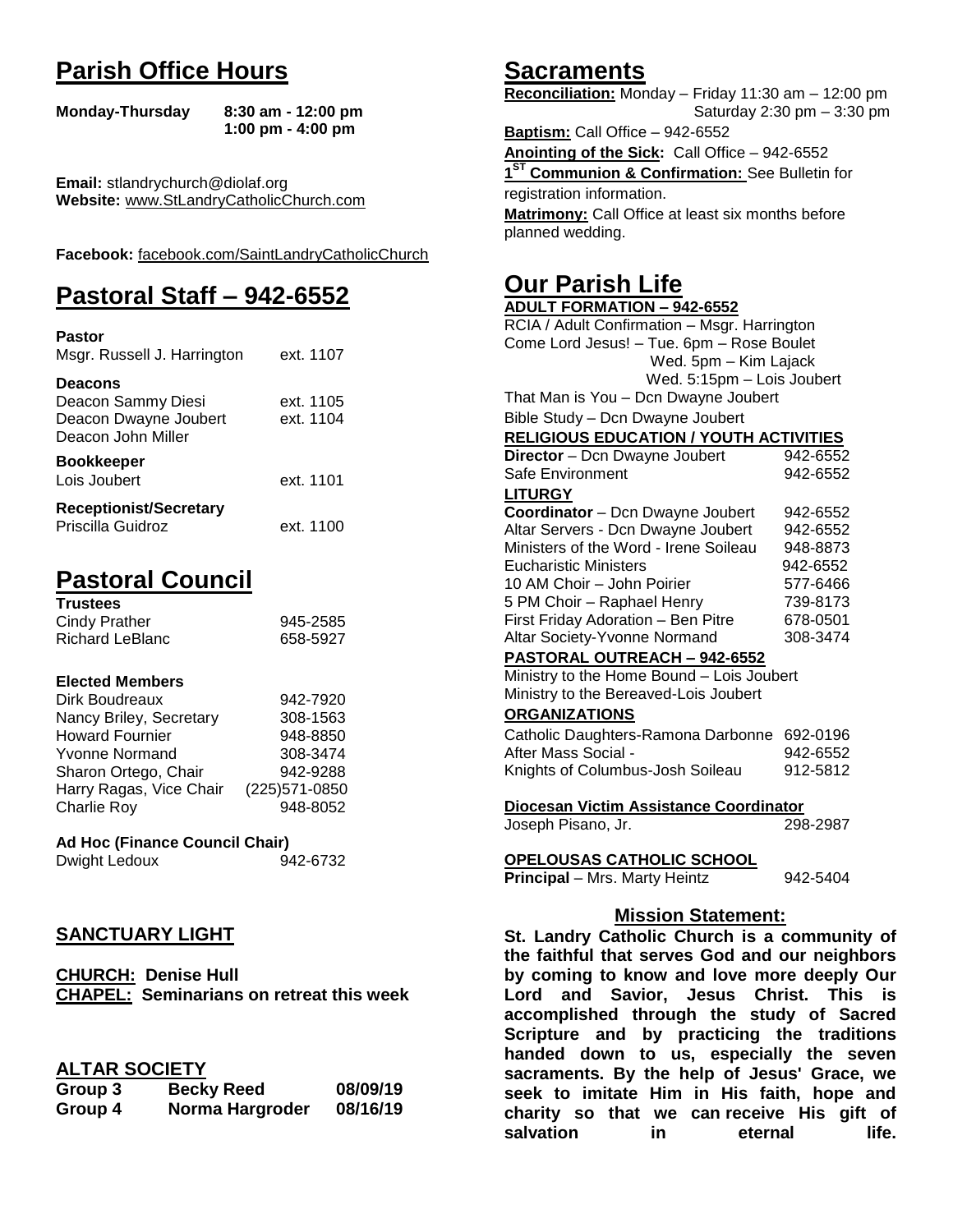**Volume 68, No. 32 –** *Eighteenth Sunday of Ordinary Time* **– August 04, 2019**

# *From the Desk of Msgr. Harrington…*

This weekend at all the masses, we welcome Fr. Roberto Perez, O. Carm. Fr. Perez is a Carmelite missionary priest who is making an appeal for the missionary ministry of his community. Missionary work is an invaluable effort of many in the church throughout the world. It is the church witnessing to the compassion of God to our brothers and sisters here in our midst and beyond our own boundaries. When Jesus instructed His disciples to go out into the world and spread the good news, His instruction included preaching and witnessing with words, but also with pastoral action. The work of missionaries is so important for the spread of the gospel and the actualization of the love of God in people's lives across the earth.

Some in our own local community have done mission work before. They know how sacred this endeavor is and what wondrous effects this can have in the life of a child or a struggling family or a farmer. A missionary understands and knows how life-giving their ministry can be to those who are in need. They also know how wondrous the experience can be to discover the extraordinary faith of a culture or a single person who is touched by God.

The missionary work of the church is the work of the whole church. We reach out to our brothers and sisters because we are the church together. Catholicism is not a 'them' and 'us' reality, but a universal adventure/covenant with the Father of Jesus. What happens across the world touches each of us because we are connected with one another. We are branches of the one vine. We are the threads in the one great tapestry of the Father's creation.

As we listen and reflect on the mission-story that Fr. Roberto shares with us, let us remember that we are called as well to be a part of his story and the stories of those who are served by his community. On behalf of Fr. Roberto, I would like to thank you for your consideration, your prayers and your gifts that you share for this most important ministry in the church.

Next weekend the second collection will go towards this important ministry. Any Bishop Service Appeal envelopes can be dropped in the first collection. Thank you all so much for your generosity and openness to join and/or continue in the mission work of the church.

On another note, next weekend will be the final weekend that the seminarians, Chad and Dylan, will be with us here at St. Landry. We thank them for their ministry this summer and assure them of our prayers and support as they continue with their formation. May God continue to watch over them and fill them with his countless blessings.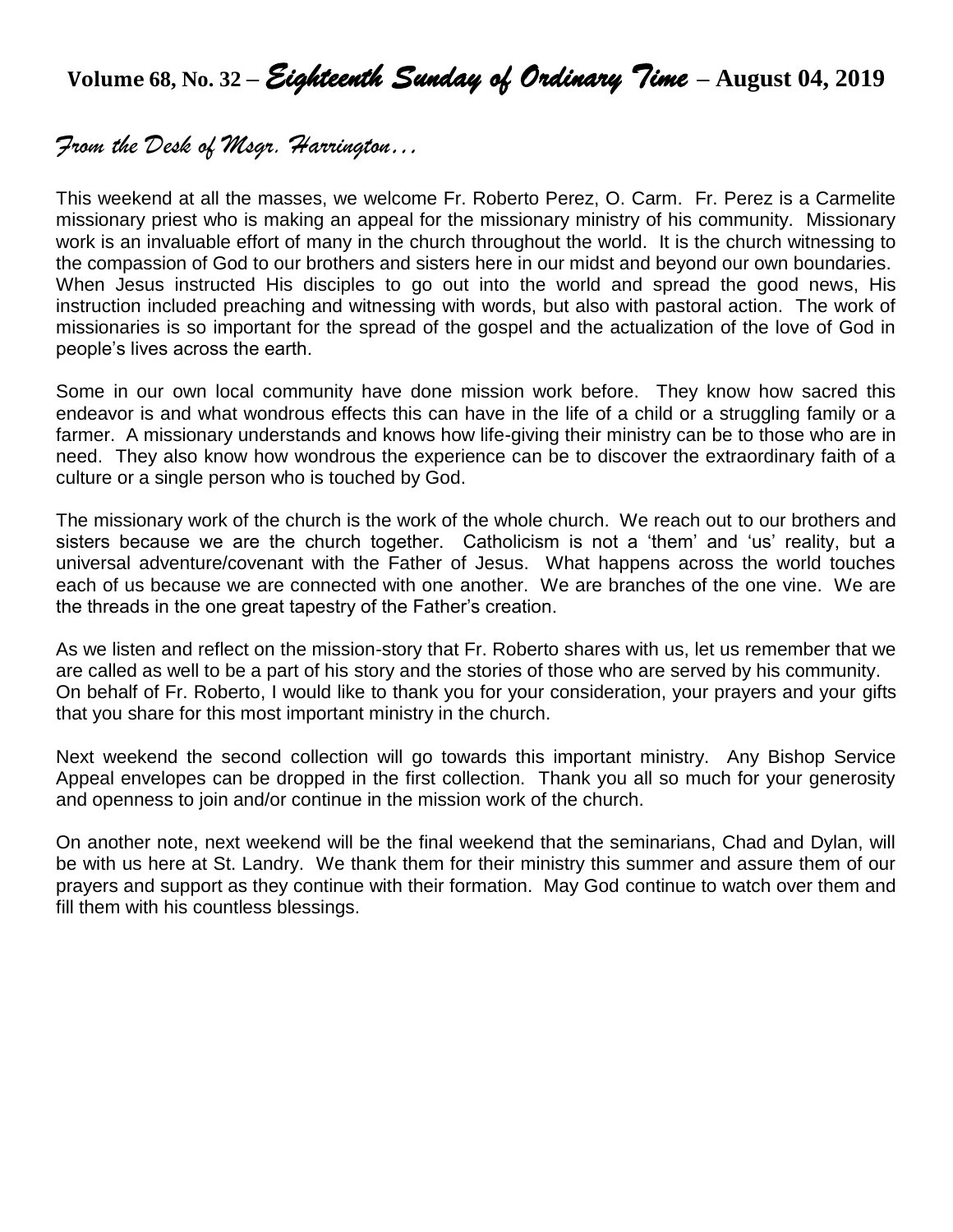## **POPE FRANCIS' INTENTIONS –**

**August - Families, Schools of Human Growth** That families, through their life of prayer and love, become ever more clearly "schools of true human growth."

#### **OFFERTORY COLLECTIONS – July 28, 2019**

| <b>REGULAR</b>                  | \$7657.09 |
|---------------------------------|-----------|
| <b>GOAL</b>                     | \$9000.00 |
| Maintenance & Repair Fund       | \$145.00  |
| Maintenance Endowment           | \$240.00  |
| <b>Catholic Communications</b>  | \$23.00   |
| Poor & Needy                    | \$332.00  |
| <b>Bishop's Services Appeal</b> | \$31.00   |
| <b>OCS Foundation</b>           | \$893.25  |
| Peter's Pence                   | \$8.00    |
| Thank You for Your Generosity!  |           |

#### **2nd Collection**

**08/04/19** – Maintenance & Repair Fund **08/11/19** – Carmelite Mission Appeal

#### **REMINDERS FOR THE WEEK**

**Sun. – 08/04**

- **Mon. - 08/05 5:45pm** Rosary @ Lafleur Monument
- **Tue. - 08/06 6:00pm** Come, Lord Jesus!
- **Wed. - 08/07 5:00pm** Come, Lord Jesus! **5:15pm** Come, Lord Jesus!
- **Thu. - 08/08**
- **Fri. - 08/09 – Office Closed**
- **Sat. - 08/10 8:00am** Mass in **Valentin Hall**

#### **READINGS FOR FAITH SHARING Eighteenth Sunday in Ordinary Time**

| Eccl 1:2, 2:21-23               | All things are vanity!                      |
|---------------------------------|---------------------------------------------|
| Psalm 90                        | "If today you hear his voice,               |
| harden not your hearts."        |                                             |
|                                 | Col 3:1-5, 9-11 In Christ you have died. In |
| Christ you have been raised up. |                                             |
| Luke 12: 13-21                  | Avoid greed in all its forms.               |

Today's reading from Ecclesiastes and today's Gospel from Luke each feature a wealthy and successful individual. The rich man in Jesus' parable thinks he is all set for life, but he is about to get a most unpleasant surprise. At least the character in the first reading realizes he can't take it with him, but this doesn't leave him any happier. Saint Paul's words of advice to the Colossians point to an alternative: "See what is above." As we listen to the readings today, let us think of how we should do this

## **PRAY FOR OUR SEMINARIANS**

| -Michael Vidrine   | St. John, Melville                             |
|--------------------|------------------------------------------------|
| -Trey Fontenot     | Sacred Heart of Jesus, VP                      |
| -Garrett Broussard | OLOGC, LC                                      |
|                    | Eather in your plan for our calvation you prov |

Father, in your plan for our salvation you provide shepherds for your people. Fill your Church with the spirit of courage and love. AMEN.

## **PRAY FOR A PRIEST EACH DAY**

| <b>Sunday, 08/04</b> | <b>Bishop Emeritus Jarrell</b> |
|----------------------|--------------------------------|
| <b>Monday, 08/05</b> | Fr. Johnathan Janise           |
| Tuesday, 08/06       | Fr. Rofinus Jas, SVD           |
| Wednesday, 08/07     | Fr. Stanley Jawa, SVD          |
| Thursday, 08/08      | Fr. Raymond Jones, SVD         |
| <b>Friday, 08/09</b> | Fr. Ryszard Kalinowski, SVD    |
| Saturday, 08/10      | Fr. Darrell Kelly, SVD         |

Eternal Father, we lift up to You, these and all the priests of the world. Sanctify them. Heal and guide them. Mold them into the likeness of Your Son Jesus, the Eternal High Priest. May their lives be pleasing to You. In Jesus' name we pray. AMEN

## **AFTER MASS SOCIALS**

**Each Sunday, following the 8am and 10am Masses we gather in the South Sacristy of the church for coffee & donuts and FELLOWSHIP! Everyone is welcome! Please use the outside entrance near the southeast corner of the church. Please do not enter through the sanctuary. Please NO FOOD in any other area of the church.**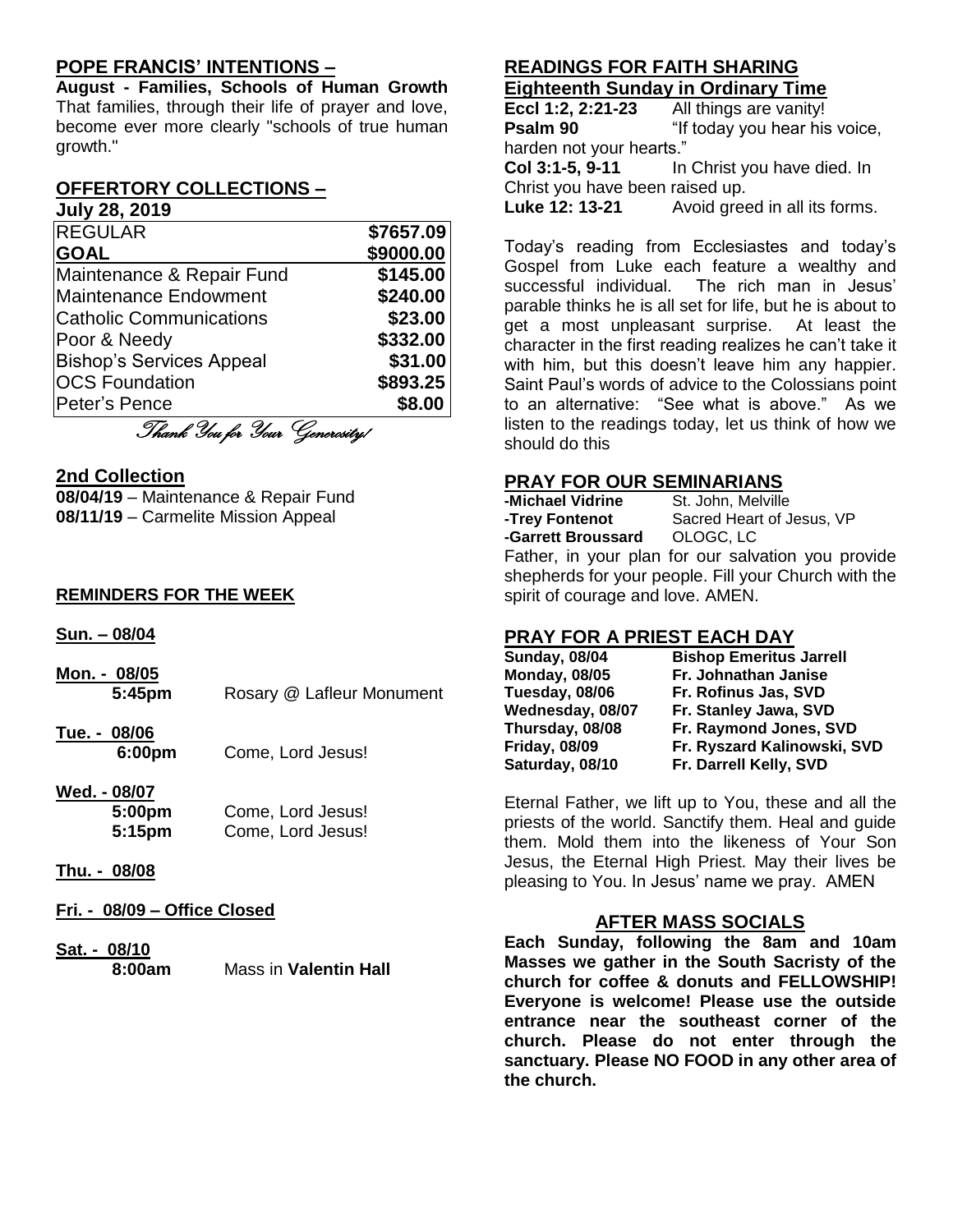# **MASS INTENTIONS**

## **Saturday, August 03**

**4:00pm** Carolyn M. Bertrand; Wayne, Jeanette & Jonathan Lalonde; Charles F. Going & Wm. Hatch Families; Norris Leger, Toby & Winnie Lalonde & Family; M/M Robert Going Sr. & Families; Floyd & Billie (WA), Derbes & Hilda Soileau; Barbara Burleigh Thibodeaux; Souls in Purgatory; Come, Lord Jesus Groups; Lilly & Ernie(DA) McKinney; Patrick Murray Labbe;Anna Lois Joubert; Robert (Bob) Chachere; Eli Thanh Huynh; Ross Hulin; Janette Sylvester; Madelyn McKinney; Neal Whipp Family & Fr. Joseph C. DeLuca

## **Sunday, August 04**

**08:00am** Velta Dupre Bajat; Bernel, Arthur & Eva Fontenot; Youle, Therese & John Ray Fontenot and Martin J. St. Amand; Patricia Ann Briggs; Eddie Stelly; Aaron Courvelle (BD); M/M John, John Jr., Jacob & Michael FaKouri; James E. Martin **10:00am** Malcolm "Slick" & Margaret Martin; Robert "Chris" Christopher Fields; Yvonne Guillory Fontenot; Dallas Barron, Jr.; M/M Stanley Vige; Harriet H. Doucet; William "Billy" H Jarrell, Jr.; Stephen Taylor; M/M Lee Martin, Jon Martin & Loray Martin Bertrand & Rita Darby; Lawrence & Beatrice Sylvester Family; M/M Emillian Bodin & Joyce Lagrange; Kermit Christ; Carol, Joyce & Baby Ortego; Elsie Stelly DeVille; Dorothy (Vige) Lasseigne; Nita & J. Y. Bordelon Sr.; Lawrence Kelly & Darius & Zetta Deville; Guise Tran Ho; Souls in Purgatory

**5:00pm** St. Landry Church Parishioners **Monday, August 05**

**12:05pm** Souls in Purgatory; Linda Palmer (BD) & Family; Nita & J. Y. Bordelon Sr.

## **Tuesday, August 06**

**12:05pm** Roy & Justine L. Elder Family; Herbert (BD) & Barbara Lanclos; Nita & J. Y. Bordelon Sr.

# **Wednesday, August 07**

**12:05pm** Father Joe Breaux; Lonnie T. Ortego, Jr.; Nita & J. Y. Bordelon Sr.; Dr. Merrick Wyble

#### **Thursday, August 08**

**12:05pm** Martin Sr., Angela; Martin Jr. & Wilda Cosgrove; Aldon Joseph "Danny" Richard (BD); Lloyd & Evelyn Arnaud (DA Both); Nita & J. Y. Bordelon Sr.

## **Friday, August 09**

**12:05pm** Nita & J. Y. Bordelon Sr.; Dr. Merrick Wyble (BD)

#### **Saturday, August 10**

**08:00am** Nita & J. Y. Bordelon Sr.

## **PRAYER INTENTIONS**

Rena Mae Angelle, Dannie Ardoin, Brenda & Dennys Baird, Camden Barnard, Victoria Barron, Addi Baquet, Eric Baquet, Mona Bernard, Rada Bono, Derek Bourque, Connie Benoit, James Buford Bergeron, Paula Bienvenu, Robert Bienvenu, Marty Billeaudeau, Randy Bordelon, Ricky Bordelon, Alexandra Boudreaux, Mildred D. Boudreaux, Joan Brady, Judy Smith Briscoe, Eden Broussard, Nico Campbell, German Cardoza, Kennadi Claire, Ronnie Collette, Liz Constanino, Betty Cormier, Leroy Darbonne, Glenda G. Darbonne, Christopher Darby, Francis "Flossie" David, Angie Dejean, Rose DeKerlegand, Barbara Dopson, Lee Dubuc, Wanda Dupre, Glyn Durio, Willie Mae Emonet, Johnny Fontenot, Brandon Fuselier, Glenda Gaudet, Albert Going, Robert Going, Jr., Sarah Groth, Rita Guidroz, Amelia Guillory, Gabrielle Hanson & Family, Norma Hargroder, Jeanette Harville, Carol Hebert, Scott Hebert, Eva Herbert, Corrace Hollier, Rosalie Jackson, Bryan Fontenot, Linda L. Fontenot, Jo Ann Jones, Leon Khan, Joyce LaCasse, Charles Kenneth Lalonde, Sr., Virgie Lanclos, Lisa Leblanc, Jenny Ledoux, Ronald Leger, Sawyer Leger, Paul Leleux, Margie Lintzen, Cassandra Marceaux, Malcolm Marcus, Kathy Martin, Verna Martin, Heather E. Matt, Sidney Matt, Marguerite Miller, Taylor Morales, Glenda Moreau, Julia Ortego, Gene Paillet, Mary Paillet, Elliot Pavlovich, Glenda Pitre, Michelle Poulet, Butch Richard, Gerald Roy, Emery Richard, Jessie Richard, The Keith Richard Family, Geneva Scallon, Pap Roy, Jason Sonnier, Clara Smith, Elaine Soileau, Ronald Speyrer. Fred Stafford, Andrew Stelly, Audrey Stelly, Becky Sylvester, Andrew Tarleton, Richard Tatman, Ervin Thibodeaux, Margaret Thibodeaux, Brett Walker, Augustine Wilson, Brad Woodel, Evelyn Wyble, Caleb Zachary

**(It is diocesan policy that we must have permission from any individual that is to be placed on the list of intentions prior to their name being listed.)**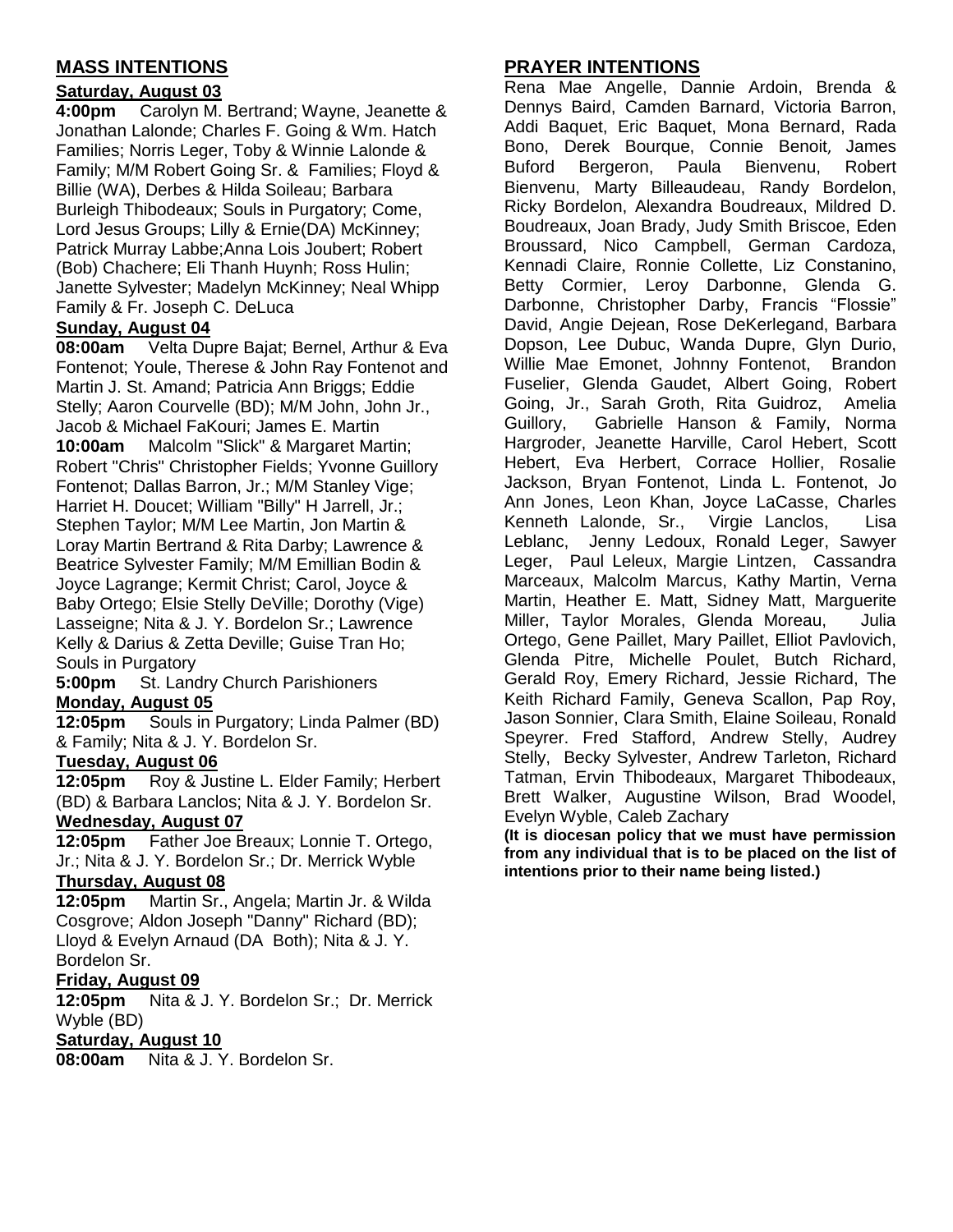#### **SUMMER TRAVELS?**

**Don't miss Sunday Mass simply because you are on Summer Vacation… Visit [www.masstimes.org](http://www.masstimes.org/) to find the Mass that best fits your schedule ANYWHERE in the U.S.**

#### **ALTAR SOCIETY**

**The Altar Society meets on the second Monday of every month at 5:15pm in Valentin Hall. We are always welcoming New Members to be a part of our mission to assist in beautifying our church for the sacred liturgies. Our next meeting will be in September! (Summer Break!) For more information call Yvonne Normand @ 337-308-3474 or Janis Courvelle @ 337-789- 0971.** 

#### **ALTAR SERVERS**

**We are always looking for more young people who desire to serve our Lord in this very important ministry! All Students who have made their 1st Holy Communion through HS are invited to become servers… Parents contact Deacon Joubert for more information.**

#### **MUSIC MINISTRY**

**We are always looking for new voices to enhance our ministry of liturgical music! If you feel called to share your talents in this capacity, call one of our choir directors – JP Poirior (337) 577-6466 or Rafael Henry (337) 739-8173, or call the parish office and someone will get with you!**

#### **KNIGHTS of COLUMBUS**

**The Knights of Columbus, Council #1173 meets on the second Thursday of each month. Call Josh Soileau (337)912-5812 if you are interested in joining.** 

## **SECOND COLLECTION**

**The SECOND COLLECTION next weekend (8/10 & 8/11) will be for the Carmelite Mission Appeal about which Fr. Perez spoke during the Masses THIS weekend. Checks should be made payable to St. Landry Catholic Church.** 

## **HOLY GHOST YOUTH CONFERENCE**

**The SVD Associates of Holy Ghost Church are sponsoring the 3rd annual SVD Youth Day Conference on Saturday, 9/28/19 beginning at 7am at Holy Ghost Church in Opelousas. Students ages 10-19, as well pastors and youth ministers are invited to attend. Registration is \$20 and includes a t-shirt. Any questions should be directed to Holy Ghost Church @ 337-942-7232.**

#### **ONLINE CATECHESIS**

**The Diocese of Lafayette has partnered with Franciscan University in Steubenville, Ohio, to give everyone in the diocese access to workshops that can help in their religious formation. Although some of the workshops are geared towards teachers, many simply give information on topics that many of us want to know more about (i.e. the Eucharist, Mary, New Testament, Old Testament). All you have to do is go to [www.franciscanathome.com/diolaf](http://www.franciscanathome.com/diolaf) to begin to create your account. The Office of Catechetics has a short 3 minute video on their webpage that will direct you on how to create an account. Our parish (or institution) has already been placed in the system, so all you have to do is create your personal account.**

#### **GRIEVING DADS**

**Red Bird Ministries is offering an overnight weekend retreat at The Lodge in Butte La Rose (1031 La Salle St, Breaux Bridge, LA) for grieving fathers to experience hope, healing, and fellowship. Follow Me, will be held on Friday, September 20 - Sunday, September 22, 2019. Retreat concludes on Sunday at 11 AM. Men who have experienced any form of child loss are invited (including miscarriage, still birth, and the loss of an infant, child, adolescent, or adult child). Early Bird Registration - \$125 by 8/15/19. Late Registration - \$150 by 9/8/19. Sponsorships are available. Space is limited. Register now at redbird.love/dadsretreat.**

#### **PRAYER FOR HURRICANE SEASON**

O God, Master of this passing world, hear the humble voices of your children. The Sea of Galilee obeyed your order and returned to its former quietude; you are still the Master of land and sea. We live in the shadow of a danger over which we have no control. The Gulf, like a provoked and angry giant, can awake from its seeming lethargy, overstep its conventional boundaries, invade our land and spread chaos and disaster. During this hurricane season, we turn to You, O loving Father. Spare us from past tragedies whose memories are still so vivid and whose wounds seem to refuse to heal with the passing of time. O Virgin, Star of the Sea, Our Beloved Mother, we ask you to plead with your Son in our behalf, so that spared from the calamities common to this area and animated with a true spirit of gratitude, we will walk in the footsteps of your Divine Son to reach the heavenly Jerusalem where a storm-less eternity awaits us.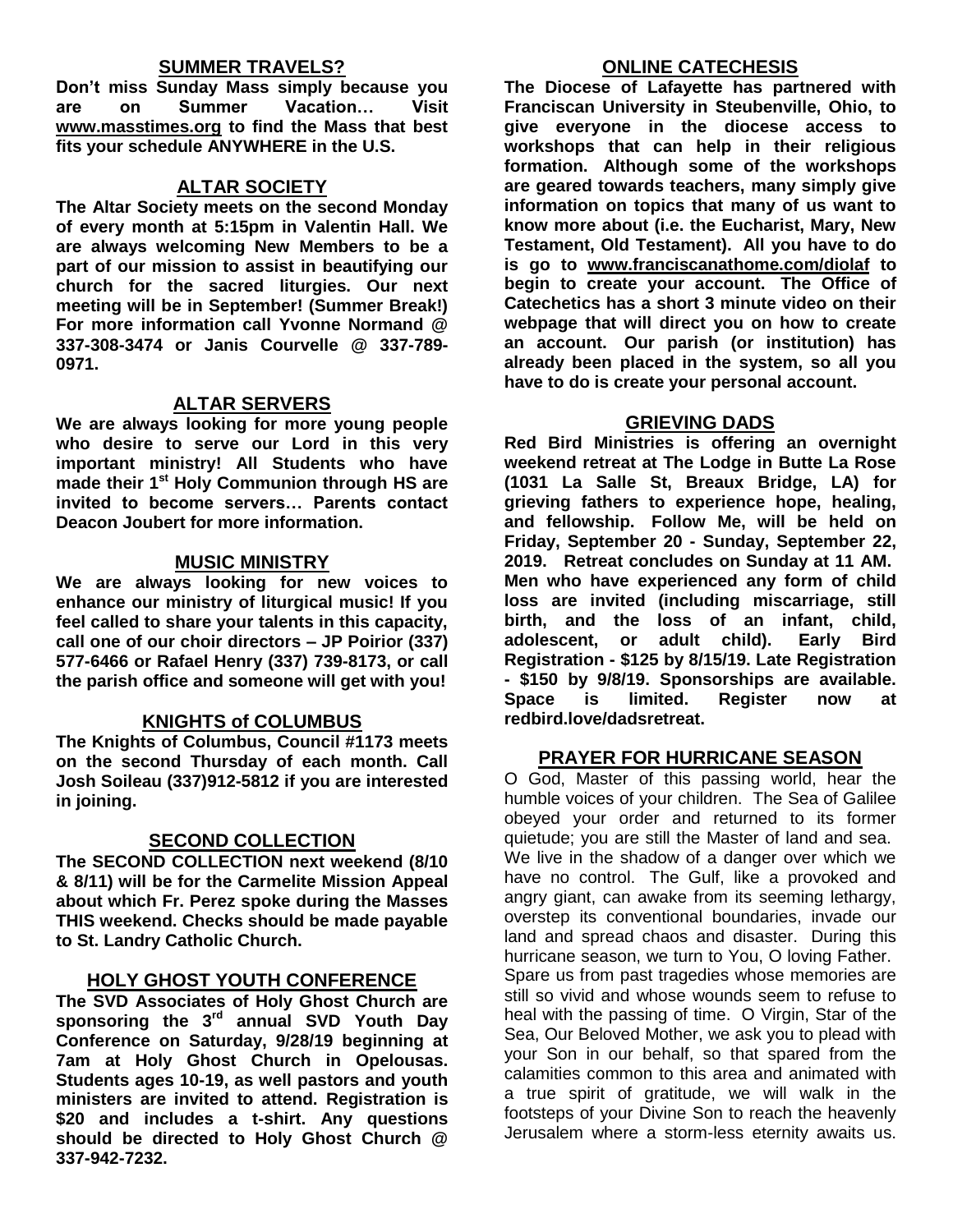# **EXTRA – ORDINARY MINISTERS**

**August 10/11**

**Saturday – 4:00pm Altar Servers:** Mark & Joseph Wilkes **Extra-ordinary Ministers of the Eucharist:**  Nelda & Carl Villery, Charlis Roy, Derek Faust **Reader:** Nelda Villery **Sunday – 8:00am**

**Altar Servers:** Leigh Labrie, Beau & Ethan Stelly **Extra-ordinary Minister of the Eucharist:** Jane Roth, Rose Mariani, Janice Kidder **Reader:** Keith & Yvonne Normand **10:00am Altar Servers**: Noah & Rylee LaBruyere, Trip Blumrich **Extra-Ordinary Ministers of the Eucharist:** Cindy Prather, Martha Moise, Peter Briggs, Larry Moreau **Reader:** Cindy Prather, Josh Soileau **5:00pm Altar Servers:** Mia Fuselier **Extra-ordinary Ministers of the Eucharist:**

Jane Savoy, Kim LaJack, Emily Thibodeaux, Sharon **Ortego Reader:** Mercy Jannise

# **OCS CORNER**

**Please pray for our faculty and staff as they begin the school year on Monday with their annual retreat. May it fill them with blessings! Besides teacher in-service workshops, there are lots of meetings set for this week:**

**Tuesday, 5 pm to 7 pm –** preschool-fifth grade "Meet & Greet" (parents only) **Tuesday, 6 pm –** mandatory Safe Environment Training (new parents) **Wednesday, 5:30 pm –** mandatory senior parent meeting **Thursday, 8 am-12 noon –** Orientation Day & Picture Day (grades 1-5) **Friday, 8 am-11 am –** Orientation Day & Picture Day (grades 6-8) **Friday, 12 noon-2:30 pm –** Orientation Day & Picture Day (grades 9-12)

**Students are reminded that full uniforms must be worn for orientation. Let us begin the new year with much confidence!**